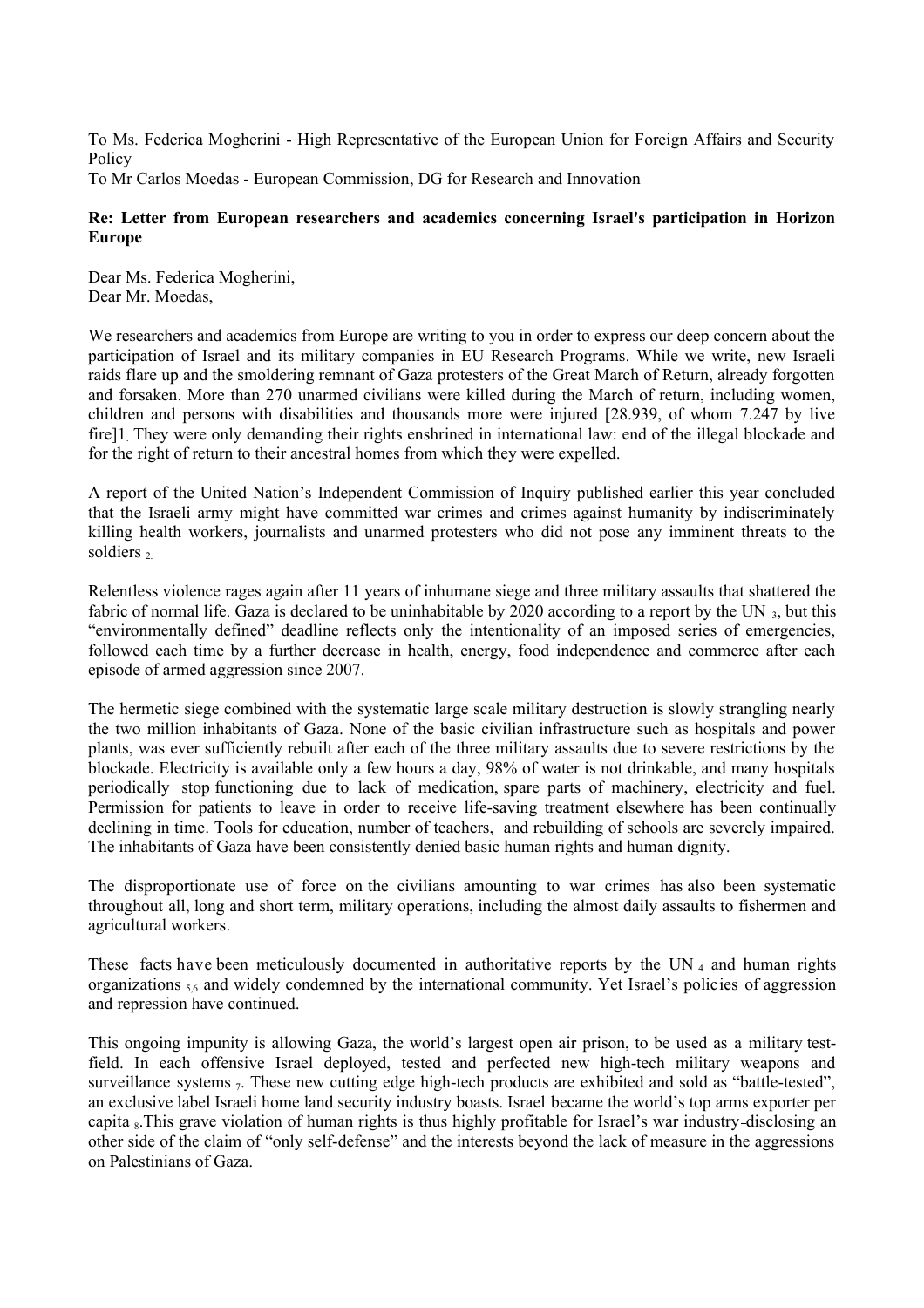Nonethelss, in spite of continual and serious breaches of international law and violation of human rights, and regardless of the commitment for upholding human rights of European countries, Israel enjoys an exceptionally privileged status in dealing with Europe also through the Association Agreement and has been receiving grants from the European Commission in the area of research and innovation (FP7 and its successor Horizon 2020).

Funds are granted even to Israeli arms producers such as Elbit Systems and Israel Aerospace Industries Ltd. (IAI), the producers of lethal drones that were used in the Gaza military assaults against civilians  $_{45}$ , together with numerous academic institutions that have close ties with Israeli military industry.

We appeal to the European Union to impose a-comprehensive military embargo on Israel, as long as Israel continues to blatantly violate human rights. We are deeply disturbed that public funds contributed by European tax payers are channeled to a country that not only disregards human rights but also uses most advanced knowledge and technology for the very violation of human rights. **We believe that knowledge and innovation should serve progress in humanity and society, not to develop dual use or military research of a country that has a record history of grave human rights violations**. This is not compatible with the values Europe upholds.

In 2017 more than 150 European trade unions, political parties, human rights organizations and faith groups from over 16 European countries issued a call urging the EU to uphold its legal responsibilities and exclude Israeli military companies from EU Framework Programs  $_{8}$ .

We support Amnesty International call for a military embargo on Israel issued last year following the attacks on the unarmed protesters of the Great March of Return using maiming bullets and brutal means by the Israeli army, unnecessary in that context 4,9.

Youth of Gaza appealed to you to stop funding Israeli manufacturers of weapons and surveillance system that guard their open-air prison, maimed them and destroyed their future <sup>10</sup>. In support of their outcry we call upon European Union and European Commission to suspend the Association Agreement with Israel and exclude Israel as an eligible partner for Horizon Europe (successor of Horizon 2020), as long as it refuses to comply with the rules of international law. We also share the concern of B'Tselem, Israeli human rights organization, which stated "If the international community does not come to its senses and force Israel to abide by the rules that are binding to every state in the world, it will pull the rug out from under the global effort to protect human rights in the post-WWII era." 11

## *Signatories\*:*

*Dr. Nozomi Takahashi, Center for Inflammation Research, VIB-Ghent University, Belgium Prof. Marc Van Ranst, Department of Microbiology, Immunology and Transplantation, KU Leuven, Belgium Dr. Leander Meuris, Medical Biotechnology, VIB-Ghent University, Belgium Prof. Tarek Meguid, Prof. Em. John Dugard, Universities of Leiden and the Witwatersrand (UN Special Rapporteur on the human rights situation in the Occupied Palestinian Territory 2001-2008)*